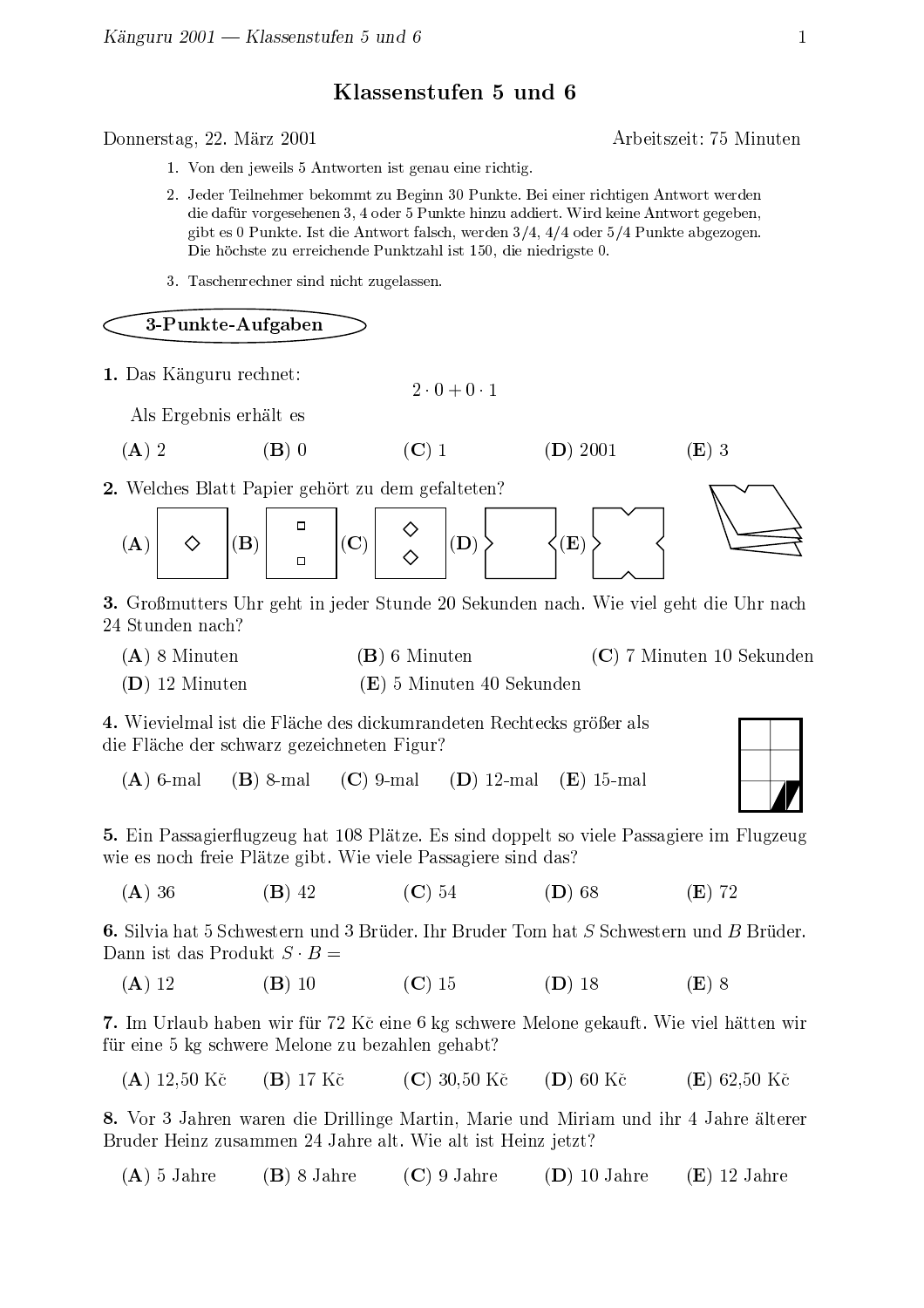9. Am Kiosk kann man einzelne Bonbons kaufen, Schokobonbons für 20 Pfg, Brombeerbonbons für 15 Pfg und Pfefferminzbonbons für 10 Pfg. Eric will seine 50 Pfg für Bonbons ausgeben. Er könnte z. B. 2 Schoko- und 1 Pfefferminzbonbon nehmen. Wie viele verschiedene Möglichkeiten hat er, Bonbons für genau 50 Pfg zu kaufen?

 $(C)$  3  $(A)$  1  $(B)$  2  $(D)$  4  $(E)$  5

10. Steffi und Tobias laufen im Sportstadion. Steffi braucht für eine Runde 3, Tobias 4 Minuten. Sie laufen gleichzeitig von der Startlinie los. Wie viele Minuten dauert es, bis sie erstmalig wieder zugleich die Startlinie passieren?

## 4-Punkte-Aufgaben

11. Nach dem Osterkonzert des Schulchores zählt Claudia das eingenommene Eintrittsgeld. Sie hat 201 Münzen, davon sind ein Drittel 1-DM-Stücke, ein zweites Drittel 2-DM-Stücke, der Rest sind 5-DM-Stücke. Wie viel Eintrittsgeld wurde beim Chorkonzert kassiert?

 $(A)$  2001 DM  $(B)$  536 DM  $(C)$  647 DM  $(D)$  584 DM  $(E)$  715 DM

12. Um sich beim Sportfest für die Teilnahme am Marathon zu qualifizieren, muss man einen 10-km-Lauf bewältigen. Jonny Jogger schaffte 9641 m, 3456 dm und 12340 mm, bevor er entkräftet aufgab. Wie viel Zentimeter fehlten ihm für die Qualifikation?

 $(A)$  1060 cm  $(B)$  160 cm  $(C)$  106 cm  $(D)$  102 cm  $(E)$  96 cm

13. In welcher der Figuren ist der Flächeninhalt der grauen Fläche am größten?



14. Würde der rote Drachen 6 Köpfe mehr als der grüne Drachen haben, hätten sie zusammen 34 Köpfe. Aber der rote Drachen hat 6 Köpfe weniger als der grüne Drachen. Wie viele Köpfe hat der rote Drachen?

 $(D)$  14  $(A)$  6  $(B)$  8  $(C)$  12  $(E)$  16

15. Gretas Großeltern haben einen 3200 m<sup>2</sup> großen rechteckigen Garten, der 80 m lang ist. Der Garten von Gretas Eltern ist ebenfalls rechteckig, jedoch nur halb so groß und halb so breit wie der großelterliche. Wie lang ist der Garten der Eltern?

 $(A)$  20 m  $(B)$  40 m  $(C)$  60 m  $(E)$  100 m  $(D)$  80 m

16. Beim Jahrmarkt gibt es in diesem Jahr auch ein Riesenrad. Die Gondeln sind mit Nummern 1, 2, ... versehen und in gleichen Abständen zueinander angebracht. Als ich in meiner Gondel 25 gerade den höchsten Punkt erreicht habe, ist die Gondel 8 auf dem tiefsten Punkt. Wie viele Gondeln hat das Riesenrad?



 $(A)$  33  $(B)$  34  $(C)$  35  $(D)$  36  $(E)$  37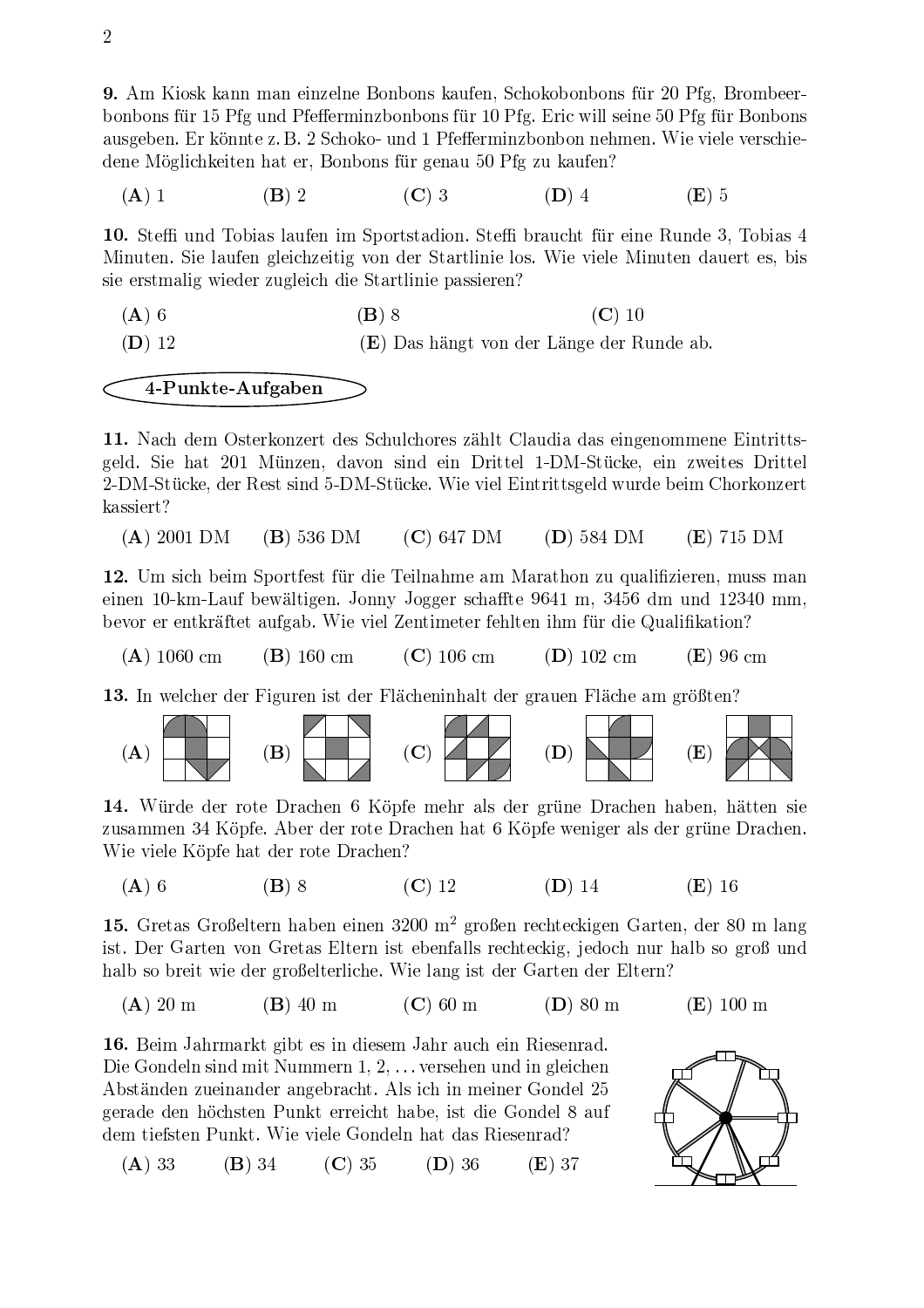17. Matthias hat für seine gesamten Hausaufgaben heute genau eine Stunde gebraucht, davon ein Drittel für Mathe. Von der verbliebenen Zeit brauchte er zwei Fünftel für Englisch. Wie viel Zeit hat er für alle anderen Fächer benötigt?

18. Jemand denkt sich eine Zahl. Er verdoppelt diese Zahl, dann verdoppelt er das Ergebnis, dann wird erneut verdoppelt und schließlich noch einmal. Welche der folgenden Zahlen ist gewiss *nicht* das Resultat?

$$
(A) 80 \t\t (B) 1200 \t\t (C) 48 \t\t (D) 84 \t\t (E) 880
$$

19. Die 7 Stäbe in der Abbildung haben die gleiche Länge. Ebenso sind die Abstände zwischen nebeneinanderliegenden Stäben gleich lang.



20. Ich habe 7 Beutel und in jedem genau dieselbe Anzahl Murmeln. Nachdem ich 8 Murmeln aus jedem Beutel herausgenommen habe, sind in allen Beuteln zusammen noch so viele Murmeln wie zu Beginn in 3 Beuteln waren. Wie viele Murmeln waren zu Beginn in jedem Beutel?

21. Das größte der 3 abgebildeten Quadrate hat einen Flächeninhalt von 16 cm<sup>2</sup>, das kleinste von 4 cm<sup>2</sup>. Wie groß ist das mittlere?

(**A**) 8 cm<sup>2</sup> (**B**) 8
$$
\frac{1}{2}
$$
 cm<sup>2</sup> (**C**) 10 cm<sup>2</sup> (**D**) 10 $\frac{1}{2}$  cm<sup>2</sup> (**E**) 12 cm<sup>2</sup>

22. Bei einem Spielwürfel ist die Summe der Punkte auf einander gegenüberliegenden Seitenflächen stets 7, d. h. der 6 liegt die 1 gegenüber, der 5 die 2 und der 4 die 3. Ich habe 6 Spielwürfel wie in der Abbildung zu einem Turm zusammengebaut, wobei ich die Würfel so zueinander gedreht habe, dass die Summe der Punkte, die man jetzt auf der Oberfläche insgesamt zählen kann, maximal ist. Wie viele Punkte sind das?





 $(C)$  95  $(A)$  106  $(B)$  91  $(D)$  84  $(E)$  96

23. David, Karin und Max ernten zusammen 280 Tomaten. David hat doppelt so viele wie Karin und sogar vier Mal so viele wie der kleine Max gepflückt. Wie viele Tomaten hat Karin geerntet?

$$
(A) 45 \t\t (B) 60 \t\t (C) 65 \t\t (D) 70 \t\t (E) 80
$$